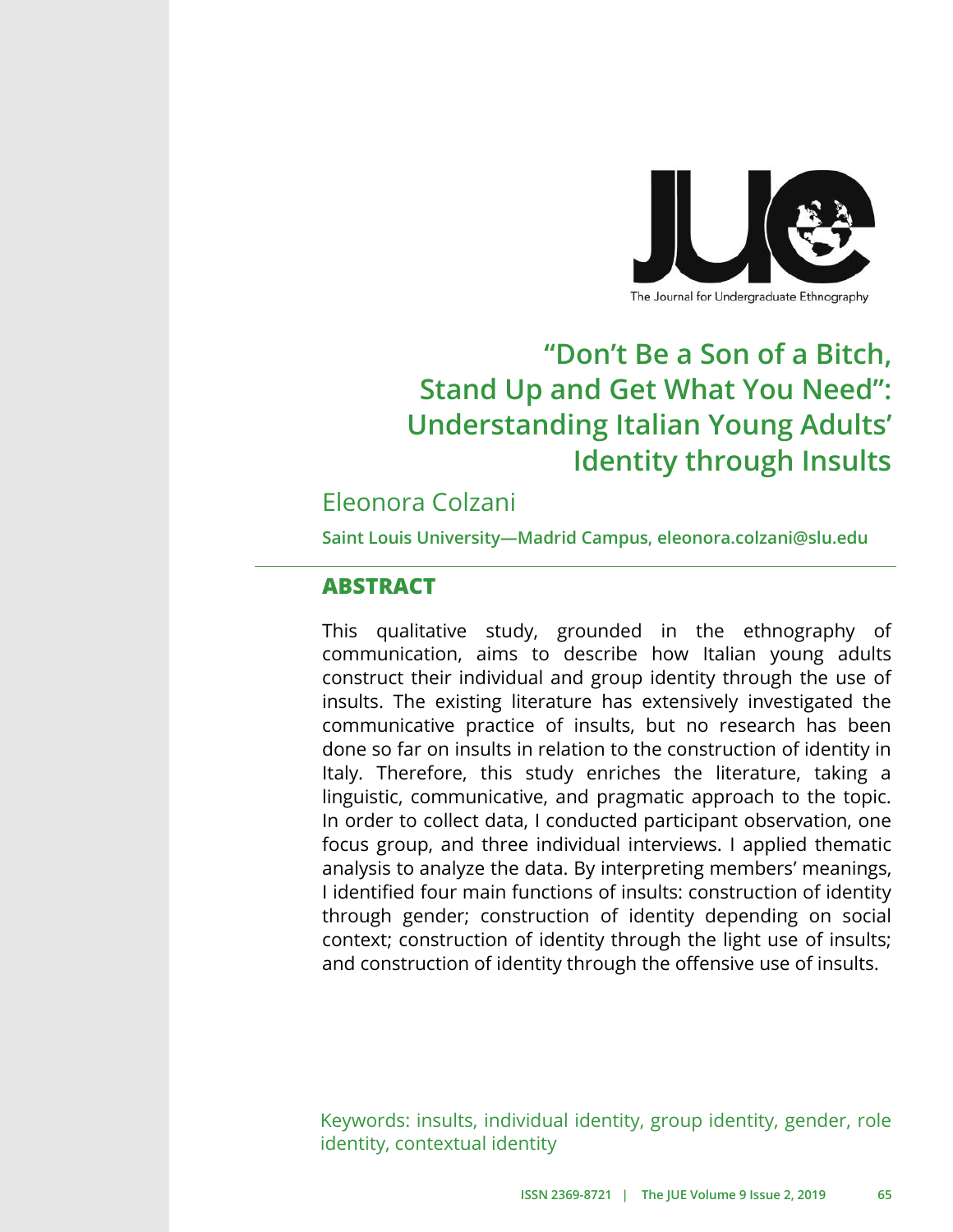I is mults are a fundamental part of many world<br>
languages. As a matter of fact, Charles Flynn<br>
(1976) argued for the "universality" of certain<br>
linds of insults underlying the historical and nsults are a fundamental part of many world languages. As a matter of fact, Charles Flynn kinds of insults, underlying the historical and geographical extent to which they are commonly used (3). As with every other component of speech, insults are subject to the influence of culture and context. Because of this influence, they are used in many different instances, in a huge variety of ways, and with countless different meanings. The habit that people have developed to hear and perhaps use insults on a regular basis should not lead to the assumption that insults are not worth examining. On the contrary, the ubiquity of insults across so many cultures and communities should provoke a spark of curiosity towards understanding the processes underlying their application, and their relative meanings in a specific cultural context.

The existing literature provides a comprehensive account of the use and nature of insults, describing and analyzing a variety of cultural settings and approaches, among them the ethnography of communication, content analysis, textual analysis and linguistic studies. Even though the existing studies provide undoubtedly a substantial contribution, no study has been conducted so far on the native perspective on the use of insults in Italy, and, more specifically, on the impact of insults on Italians' identity. In order to enrich the existing literature, the aim of this study is to analyze from the natives' point of view how the perception and evaluation of insults construct both individual and group identity among Italian young adults. Moreover, this study represents a guide for non-natives of the Italian speech community to understand the underlying meaning of insults and their relation to personal and communal identities. The research question that the study aims to

answer is: How do Italian young adults construct and perform their own individual identity and their group identity through the interpretation and evaluation of insults?

In order to be able to answer it from the participants' points of view, this study is grounded in the ethnography of communication (EoC). This theoretical framework calls for the understanding of communicative phenomena exclusively from the natives' points of view. The data was gathered through interviews, participant observations and one focus group. The process of data analysis relied on the method of thematic analysis. More specifically, I constructed the analysis around Hymes' SPEAKING model, guided by symbolic interactionism as a sensitizing theory. From the data collected and analyzed through thematic analysis, four themes that describe how identity is constructed through the use of insults emerged: constructed depending on gender identity, constructed depending on social context, constructed through the light use of insults, and constructed through the offensive use of insults. The article concludes by summarizing and contextualizing these findings within the existing literature.

### **Literature Review: Insults and Identity**

Numerous studies have already been conducted on the use of insults in different cultural settings, such as smaller, local speech communities (Murray 1979; Alderete et al. 2012), and larger, more general speech communities (Flynn 1976; Samarin 1969; Tartamella 2016). The existing literature provides an initial framework for studying the nature of insults in the field of communication studies, and has presented both quantitative and qualitative studies on the matter. Tartamella (2016)'s quantitative study analyzes the frequency of use of insults and the popularity of specific ones. Some qualitative studies focus on the use of insults through the lenses of linguistics, while others apply an ethnographic lens, looking at the association of insults to behavior and concepts. Generally speaking, the underlying theme of identity through the existing literature is apparent, if not explicitly specified.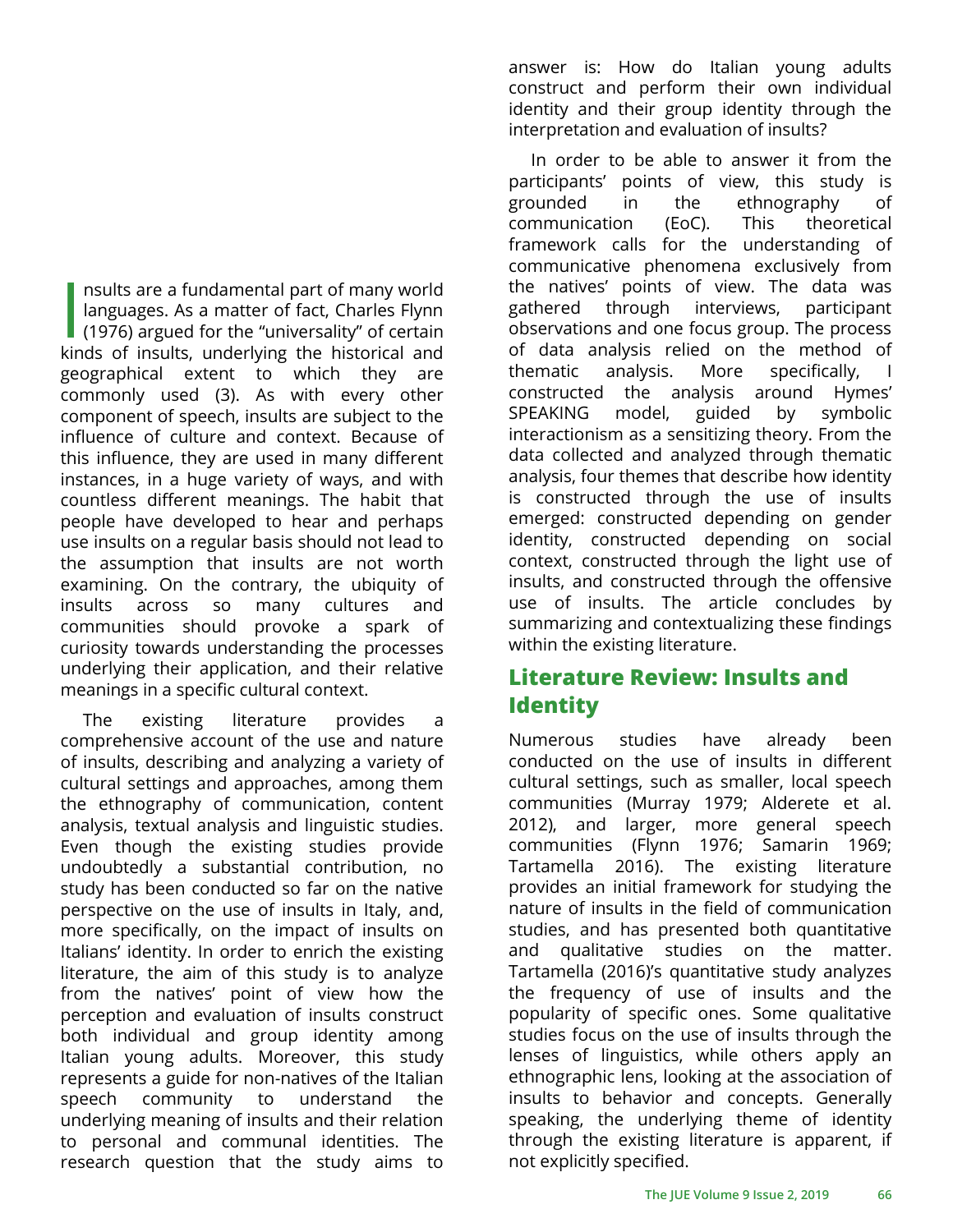Vito Tartamella, an Italian scholar and journalist, has conducted various studies on the use of swearwords in Italian. In his book Parolacce (2016), he identifies 301 main swearwords that are commonly used in the country. However, in an online article, he points out that it is impossible to give a specific number that precisely clarifies the amount of swearwords that exist in the Italian dictionary, "both because new swearwords are continuously appearing (from slang, for instance), and because every word could become a swearword, if one gives it a derogatory meaning" (Tartamella 2011, n.p., my translation; unless otherwise noted, all translations from Italian are my own). In his long-term and extensive research, he identifies five main categories in which he divides the 301 most-used swearwords by type: sexual (39.2%), religious (19.7%), emphatic (14.9%), insults (14.4%), and excrement-related (11.6%) (Tartamella 2016). The contribution of these quantitative studies, however, is limited, as it does not speak to the use and relative consequences of these terms. On the contrary, other studies, which were not conducted in the Italian context, opted for a qualitative approach, investigating the members' meanings in various defined speech communities.

Numerous studies have tried to define the nature of insults used in relation to a certain behavior or concept. An example is provided by Alderete et al.'s (2012) research on racial insults and the practice of smoking in Jujuy, Argentina. The most common relation analyzed in the literature is, however, that between insults and sexuality (Flynn 1976; Murray 1979; Samarin 1969). Previous research has approached this connection from various angles, giving the impression that the topic has been adequately explored. A common variable among all these studies is the focus on, or awareness of, the existence of cultural differences, and the impact of these differences on the use, interpretation, and actual meanings of insults. Flynn (1976) focuses on the types, the universality, and the diverse grounds for sex-related insults; Murray (1979) carries out a comparative study between the Black speech community and the gay community on the art of insulting, with an emphasis on ritual insults; and Samarin (1969) presents a comprehensive ethnographic study

on the use of insults among the Gbeya, a tribe from Central African Republic. The completion of these works led to the relevant conclusion that there is a close relation between insults and "a person's physical characteristics" (Samarin 1969, 324), more specifically "direct or indirect references to genitals" (Flynn 1976, 3). Moreover, Flynn's study, which is more general in nature, lists several sex-related situations which are either considered insulting in themselves, or are motives to provoke insults, such as adultery and incest. Some of these reasons overlap with Murray's study (1979) focused on gay communities, among whom sex seems to be pivotal "in the corpus of gay ritual insults" (216). Another pattern that emerges from the existing literature is research on the way insults are used, always in relation to specific contexts. Among the various identified characteristics, expression of feelings, judgement, and retort were the most relevant ones. Nonetheless, the literature points out that insults have experienced a historical change in both meaning and usage (Flynn 1976; Kegl 1994; Murray 1979).

The literature connects the concept of insults to that of identity both implicitly, focusing more on the behavioral premises and consequences linked to the use of insults, and explicitly, by investigating how the use of insults constructs and performs identity meanings typical of a defined speech community. In Rosemary Kegl's textual analysis (1994), for instance, insults, or "abominable terms" are used as lenses to understand the political structure and underlying identity of Windsor's middle class (274). From a more ethnographic perspective, Alderete et al. (2012) study the effect of racial insults and ethnic discrimination on the integrity of identity among indigenous youths in Argentina, and its relation to their tendency to smoke. For these researchers, the integrity of identity refers to different factors that build up one's true and unique self, and that are threatened by external discrimination. The relation between identity and insults could equally well be understood in connection to sexuality. As for gay communities, sexual orientation is a huge part of their individual and group identity. Insulting a person's sexual orientation or anything related to it would be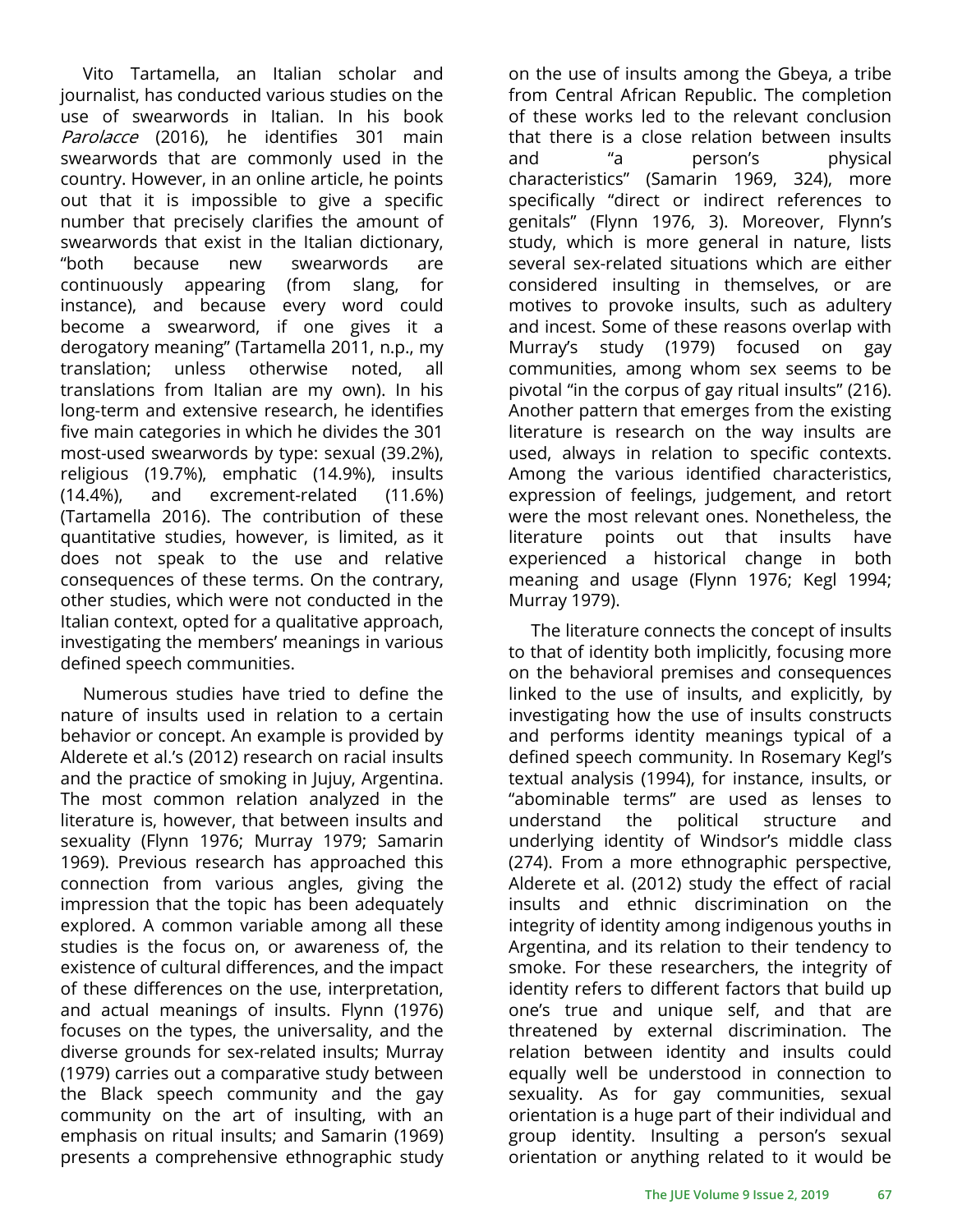considered a direct threat to their identity and the group's identity. However, Murray (1979) suggests that "younger, liberationist-influenced gay men generally refrain from making insults about sexual activity and sexual identity," concentrating instead on "'tackiness', 'piss elegance' and closetry" (218). As for the sexrelated grounds for insults identified by Flynn (1976), *illegitimacy* – by which he means a rupture in the social construction of legitimacy – is clearly connected to the concept of identity. As claimed in the study, "the questioning of someone's legitimacy is akin to questioning the basic sources of identity" (8-9). The link between identity and insults is therefore unquestionable.

Context and identity construct and, in turn, are constructed by the use of insults, where insults are understood as a communicative practice. According to Witteborn and Huang (2017), "analyzing and comparing communicative practices, which are always culturally situated, is essential for understanding social and political life in a particular locale" (142). Therefore, context and identity are, in turn, connected to the concept of culture, which, according to Philipsen (1992), "refers to a socially constructed and historically transmitted pattern of symbols, meaning, premises, and rules" about communicative conduct (7). Culture is a code of communication. It follows, then, that insults, as communicative practice and conduct, are characterized by a specific set of rules, norms, and premises which are highly dependent on the specific context in which they are used, and are worth analyzing to understand the social construction of the particular speech community that uses them.

### **Conceptual Framework**

This study is grounded in the theoretical framework of the ethnography of communication, which aims to understand each particular communicative phenomenon exclusively from the natives' points of view. Initially developed by Dell Hymes in the 1960s, the ethnography of communication was formerly called the ethnography of speaking. Despite the different titles, "both expressions seem to refer to the same approach and body of work" in numerous studies (Philipsen and Couto 2005, 356). This study understands the

EoC to include both verbal and non-verbal communication. The EoC approach views "speaking as a culturally distinctive activity," and, therefore, worth analyzing (Tracy 2013, 53). It focuses on "the use of language in all its modes," meaning verbal and non-verbal forms of communication, situated "in the social life and the cultural system of particular speech communities" (Philipsen and Couto 2005, 355). The specific culture of the studied speech community must be, if not directly understood, at least acknowledged by the researcher, as "the terms for talk that reside within any one speech community are often culturespecific" (Wilkins 2009, 64). Acknowledging the importance of culture, EoC applies the SPEAKING model, devoted to the analysis of discourse understood as a series of speech acts in cultural context (Hymes 1972). It is an acronym that stands for:

- Scene and Setting, referring to time and space;
- Participants, referring to whoever is involved in the speech act;
- Ends, meaning the ultimate purpose of the act;
- Act Sequence, including form and content;
- Key, also known as the tone and seriousness;
- Instrumentalities, which refers to the style;
- Norms, related to the rules that affect the speech act; and
- Genre, commonly understood as the type of speech.

EoC underlines the importance of the cultural and situational context of a given communicative event when attempting to analyze it. In fact, as Witteborn and Huang (2017) effectively summarize, "EoC attempts to understand locally situated and culturally meaningful communicative practices through which people organize social life" (144).

Drawing from EoC, this study aims to analyze the meanings attributed by Italian young adults to the use of insults (means of speaking) in specific cultural, communicative events. In order to achieve an understanding of the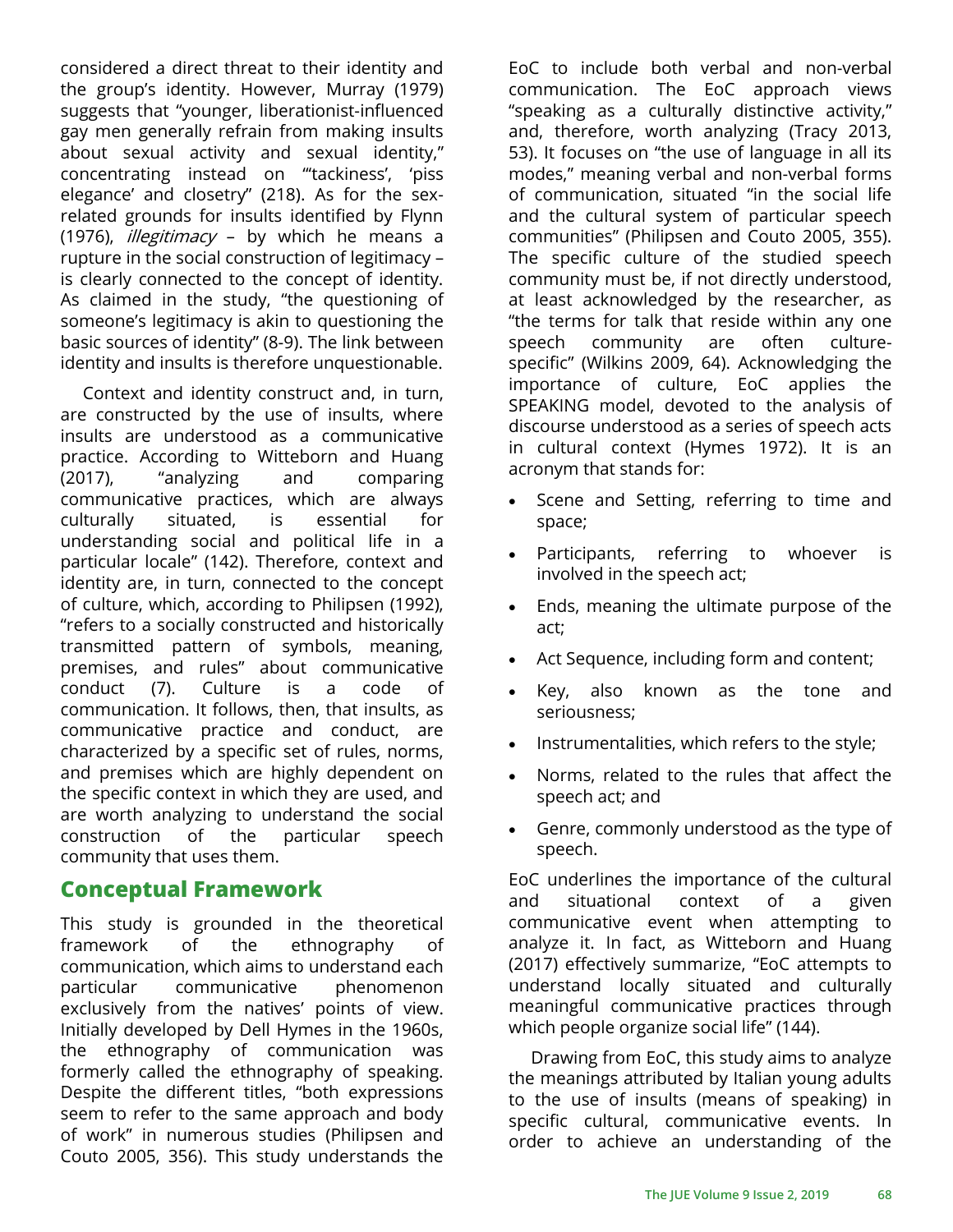members' meanings, which are "interpretative constructions assembled and conveyed by the ethnographer" (Emerson, Fretz, and Shaw 2011, 129), In this study, I employed symbolic interactionism as a sensitizing theoretical framework around which I organized both research and analysis (Tracy 2013). As part of its foundation, symbolic interactionism complements EoC, functioning therefore as a useful sensitizing theory in the context of this study. Symbolic interactionism, developed by George H. Mead and Hebert Blumer, "focuses on the symbolic dimensions of human communication," trying to understand "how meaning and identity are co-created through interaction" (Tracy 2013, 51).

# **Methods**

This study aims to describe, through participants' meanings, how the use of insults as terms of address among Italian young adults constructs their group and individual identities. In this research, the process of data analysis relies on the method of thematic analysis, which aims for the identification of themes and patterns in the data. This method represents the best choice in this study, not only because it offers "a more accessible form of analysis," but also because it "works both to reflect reality and to unravel the surface of 'reality'" (Braun and Clarke 2006, 81). In order to understand the meanings that natives attribute to insults in order to construct their identities, the researcher must be able to go beyond the surface of the discourse produced by participants. Thematic analysis allows for this necessary process. In the following sections, all the applied methods to collect data are presented in detail; then, the data analysis is extensively described.

### **Participant Observation**

Participant observation allows the researcher to gain important data through the observation of and, in certain cases, direct interaction with participants. As Tracy (2013) states, "participant observation is valuable precisely because it reveals the multi-faceted nature of the scene" (76). The few interactions that I was able to observe resulted in primary sources of examples of *in vivo* terms and native uses, which I would not have been able to observe otherwise. Mainly, these interactions were

conversations among Italians picked up on the street or observed in bars in Madrid. I did not always know the participants in these conversations, limiting the background data available on them. An important exception is represented by a participant observation session conducted with a group of four male Italian young adults, aging 21 to 24, during a night out in Madrid. This observation lasted for several hours, providing sufficient demographic and background information. Moreover, since I was an insider to the culture, I was able to provide my own insights and guide my observations in an effective way. As Tracy (2013) cautions us, an insider to a culture runs the risk of *going native* and losing track of the research purpose. During the data collection process, I did my best to keep the study's research questions in mind and to focus on trying to answer them from my participants' points of view. Another limitation that may have affected the study is the impossibility of filming the interviews conducted in order to record the exact words, voice tone, and body language expressed by the participants. Rather, for most of the interviews I recorded only the audio, and managed to write down notes only at a later time. Tracy (2013) argues that "memories can still serve as useful data" (116). Therefore, I made a conscious effort to be as accurate and thorough as possible when recording my thoughts and memories of the interactions observed.

### **Individual interviews**

Individual interviews are an incredibly fruitful method of gaining meaningful data from a study's participants. Defined as "guided question-answer conversations," interviews allow for a mutual exchange of ideas, due to their intimate and flexible nature (Tracy 2013, 131). In fact, as Tracy (2013) exemplifies, "interviewer and interviewee are, in many ways, conversational partners" (132). The friendly atmosphere granted by interview sessions allows the researcher to acquire data that would be otherwise hard to access with different methods.

The choice of an appropriate sampling strategy is pivotal for the ultimate efficacy of this method, as it "is integral to answering the research questions" (Tracy 2013, 152). For this study, I conducted 3 individual interviews,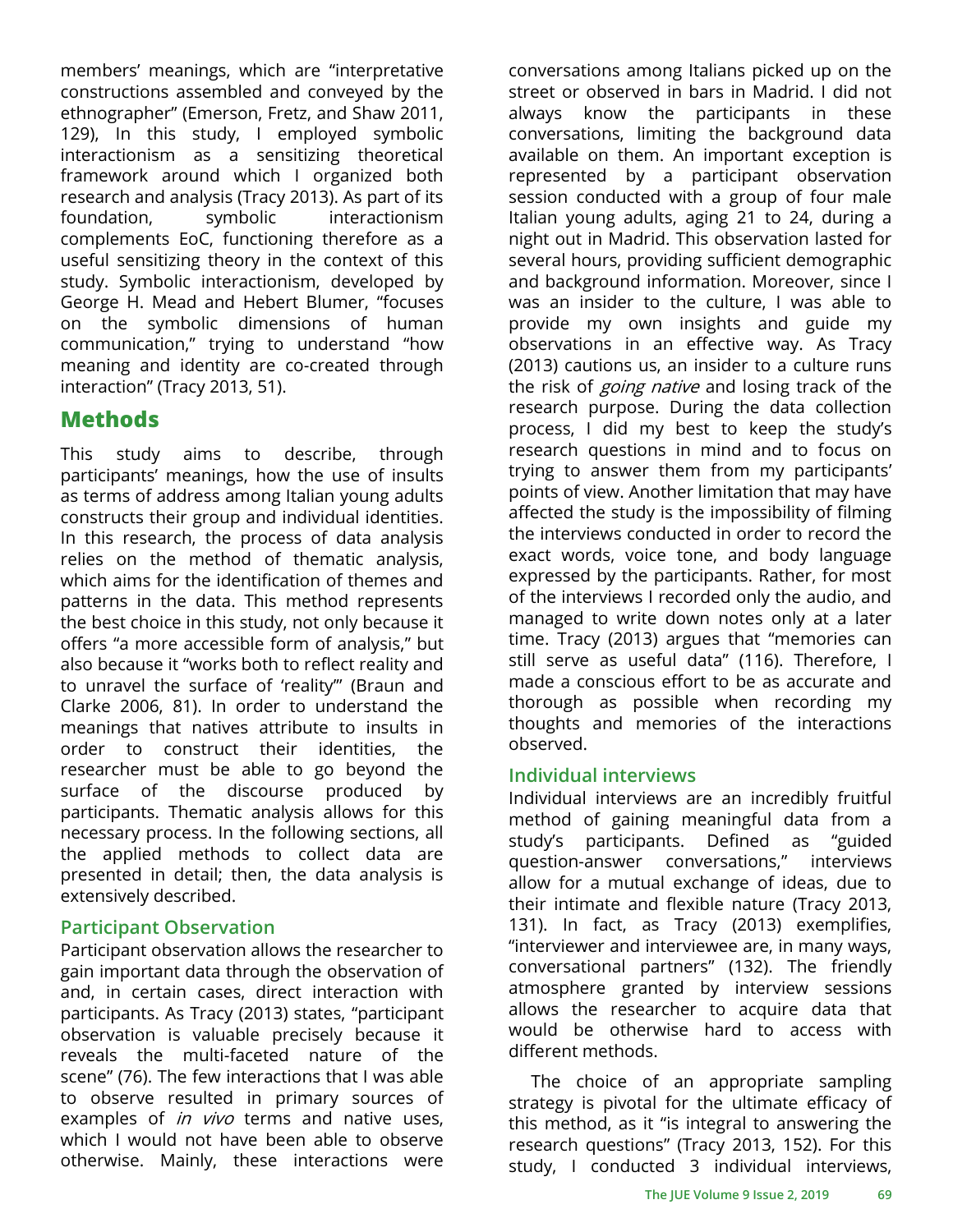which lasted 20 to 30 minutes each. In order to effectively choose the appropriate participants for this study, I combined two sampling plans described by Tracy (2013): convenience sampling and typical instance sampling. I interviewed 3 Italian young adults: Stefano, male, age 24, college student; Luca, male, age 24, full-time personal trainer; and Giulia, female, age 23, college student. I conducted the interviews in Italian. I opted for unstructured interviews, which resulted in the acquisition of unexpected data because the interviewees were mostly in control of the conversation. All the individual interviews were conducted through Skype calls, due to the geographic limitation. Being a talkative couple, the participants were able to carry on naturally occurring discussions among themselves with little need for me to moderate them. Unfortunately, mediated interviews suffer a number of disadvantages, among them the presentation of "mediocre embodied and nonverbal data" (Tracy 2013, 165). However, despite these potential limitations, the data that I elicited from my participants via Skype was rich and useful to answer my research question, after I triangulated it with other data sets. I also conducted a face-to-face interview with two participants, a married young couple: Serena, female, age 30, beautician; and Marco, male, age 32, metalworker. The dynamic of the focus group, despite the limitation imposed by the limited number of participants, was more than satisfying.

### **Data Analysis**

This study relies on thematic analysis to analyze the collected data. Thematic analysis is a widely used method "for identifying, analyzing, and reporting themes within data" (Braun and Clarke 2006, 79). After collecting data, I proceeded through the method's six phases of analysis, as described by Braun and Clarke (2006): (i) familiarizing with the data, (ii) generating initial codes, (iii) searching for themes, (iv) reviewing themes, (v) defining and naming themes, and (vi) producing the report (87). Respecting the "recursive process" of thematic analysis (Braun and Clarke 2006, 86), the primary codes generated during the second phase have been revised multiple times, as well as the themes identified in the following phase. The primary coding process resulted in 33 initial

codes. Once repeated for the sake of clarity, the same coding process resulted in 55 different codes. The first two phases of the analysis were conducted in Italian, which was easier and less confusing. Once the coding process was brought to an end, the whole set of data was translated into English. In the end, five potential themes were identified (see table 1 in the Appendix). Each of these potential themes included multiple initial codes. For instance, the theme *depends on* included codes such as: technical college (istituto tecnico), high school (liceo), boss, subordinates, and friends. The huge disparity among the codes made it necessary to create sub-themes, which would help organize the codes into more meaningful groups (see Table 1 and Table 2 in the Appendix).

At the end of the analysis process, four main themes were identified (see Table 2 in the Appendix), concluding phase (v): 1. construction of identity through gender; 2. construction of identity depending on social context; 3. construction of identity through the light use of insults; and 4. construction of identity through the offensive use of insults. These themes, constructed through the interpretation of members' meanings, provide an answer to the study's research question. In the following sections, all the patterns are described through the use of exemplars.

# **Construction of Identity through Gender**

Throughout the interviews, various participants underlined the connection between the use of insults and gender identity. While Flynn's study (1976) focused on insults in relation to "sexual non-conformity," "adultery," "illegitimacy," and "homosexuality" (4-9), the data collected in this study uncover another sphere of the world of insults and sexuality/gender. As recent work has argued, gender identities are not a given, but are constructed through different types of communication. As Kiesling (2001) points out, "gender should [..] be thought of as [..] a fluid, cultural construction by social actors who use language to 'do gender'" (250). A clear distinction emerges from the data between how the use of insults constructs individual identity and group identity. The use of insults at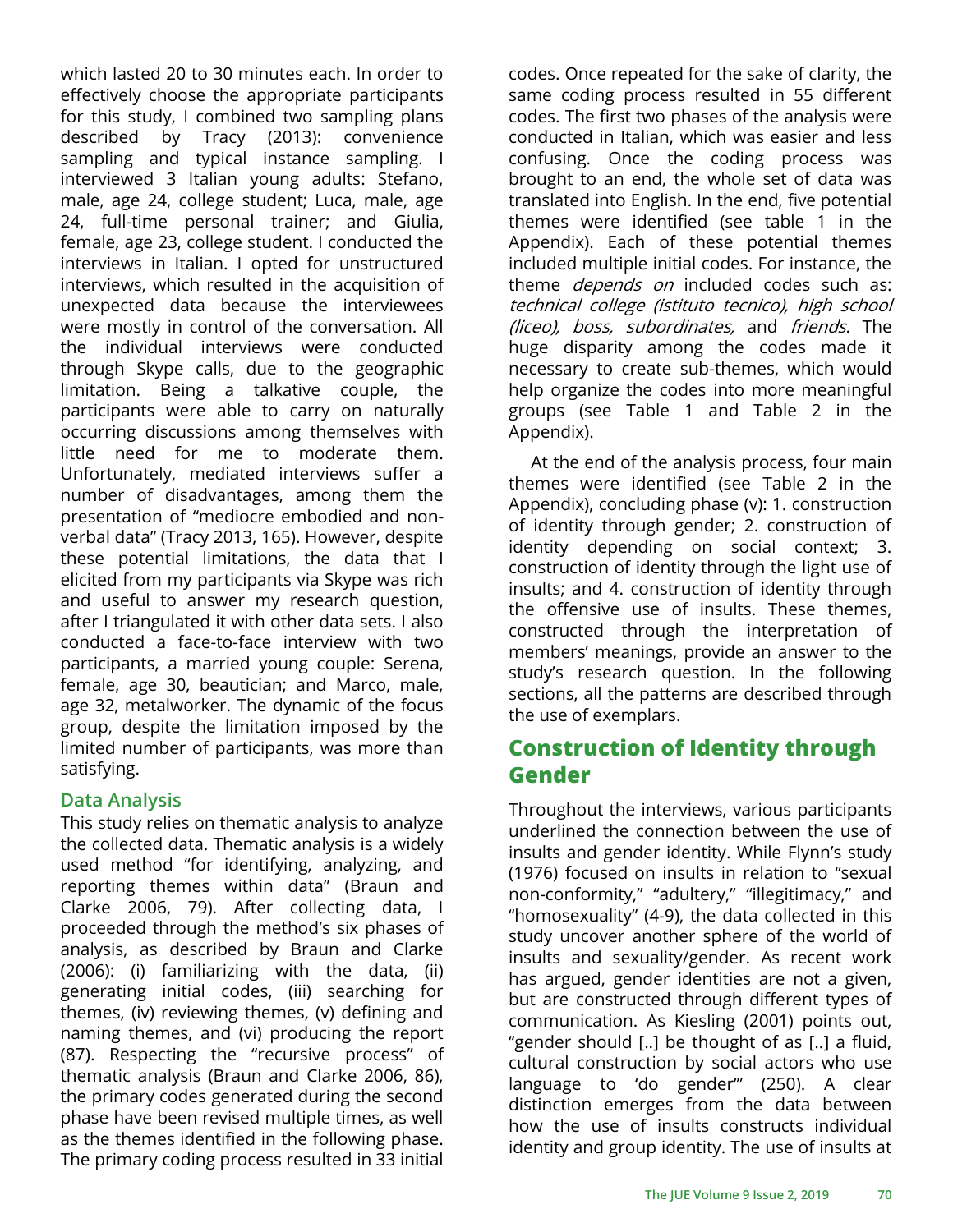the personal level performs, and is proper of, masculine identity. As Marco, male, explained in the focus group (and I have translated all participants' quotes from Italian to English): "I think that the use of insults is only a men thing. I mean, it's not that only the men say 'bitch' or 'asshole' or whatever. But I would expect more a man saying words like that than a woman."

Reasoning on "participants" – in the sense that Hymes (1972) uses the term in his model – the interviewee explicitly links the use of insults to the concept of gender. He establishes a division between men and women when it comes to the use of insults: insults construct an identity typical of males, namely masculinity, and while women can use insults, Marco explains that they are not expected to. Individuals characterized by a masculine identity, therefore, are the only acceptable "participants" in communication acts that involve insults. From this premise, it follows that the use of insults is a means of performing masculine identity, and accordingly, they construct it. On the contrary, feminine identity is performed through the non-use of insults. Insults can, therefore, be considered as a linguistic strategy implemented by people to create and define different identities. As Stefano, male, elaborated in his interview: "A woman must be delicate like a flower. A woman is a flower. Delicate and impeccable. Insults are the opposite of this. Who the hell would hear something like, 'Yo bitch, what's up', and be like 'She is so delicate'. Come on."

The interviewee implies that insults are not an appropriate means of speaking to construct feminine identity. On the contrary, the intrinsic characteristics of insults are oppositional to those of the fairer sex. Looking at Marco's and Stefano's comments, it seems to be the case that the use of insults constructs a masculine identity on the basis of perceived strength and confidence. Another interviewee, Serena, female, reinforces this point of view stating that "insults are typical of men. I rarely use them in conversation. It doesn't feel right." Serena reinforces Stefano's point of view, which implies that feminine identities are constructed through the non-use of insults, giving a sense of aesthetic perfection, fragility, and elegance that insults would take away. As someone with a

feminine identity, Serena rejects the use of insults, even though she acknowledges that she also uses them, although rarely. Therefore, two distinct identities constructed by the use of insults, or lack thereof, are recognized: masculine identity, where strength and confidence are communicated through the use of insults, and feminine identity, where fragility and elegance are expressed through the nonuse of insults. Despite of this premise, however, some participants gave examples of women also using insults. Giulia's words during an interview illustrate this claim: "To me, insults are not connected to the gender of the person who's talking. If a guy says 'son of a bitch' it's the same as if a girl says it. Nothing changes to me. Maybe in the past people would have said that the girl was too *sboccata* (foul-mouthed), but today that's not the case anymore."

Giulia's comment illustrates a different norm that regulates the use of insults: a norm that appears to contradict the use of insults as a means to construct masculinity. Interestingly enough, Giulia said that "in the past" people would have supported Stefano's and Marco's perspective. The term *sboccata* clearly supports the past division between masculine and feminine identity, as it is used only when referring to women that inappropriately use insults. In the past, "gender performances [were] thus understood within a particular interpretive frame [..] about what kinds of interaction are typical of members with culturally relevant identities" (Kiesling 2001, 251). In this case, in the past it was believed that men had to carry out a masculine identity, and women had to carry out a feminine identity only. Gender identities were, therefore, already given.

Not only does the use of insults construct one's individual identity, but also one's individual identity contributes to determining the overall identity of the group of people in which one is interacting. These data analyses illustrate that within a specific speech community there may be multiple ways of speaking that compete with each other. As Hymes (1974) explains, a speech community is an "organization of diversity" (433), and accordingly, these contradictory norms for the use of insults are part and parcel of social life.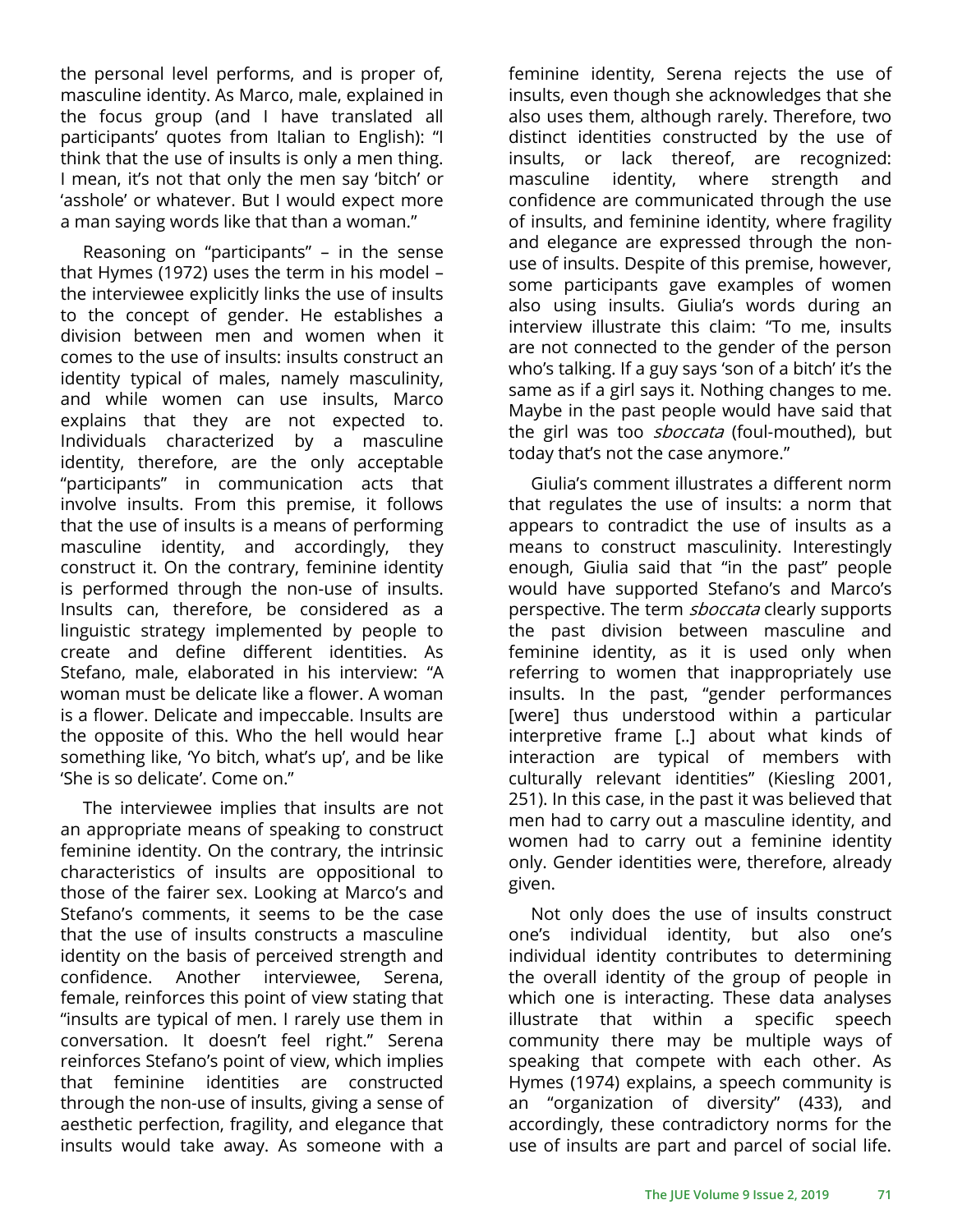On one hand, a community may value gender identities in a traditional way, understanding them in a frame where men have to carry out a masculine identity and women a feminine identity only. On the other hand, a community may be more progressive, believing that men and women are no longer characterized respectively by masculine and feminine identities. The following example applies to the former case.

If a man that genuinely believes in respecting traditional gender identities is having a conversation with a woman that rejects this social and communicative construct, he would feel uncomfortable carrying on a conversation in which insults are used. In order to exemplify this meaning, I constructed a "vignette" using data that I collected and pieced together (Tracy 2013, 208). In the vignette, M is the man that follows a traditional social construction of gender identities, and F is the woman who does not. M and F are friends, and they just met by chance in the mall. After going to a party together the previous Saturday, M asks what happened after he left, as he heard bad news about something David did that night.

M: Hi, F! How is it going? What happened Saturday by the way?

F: Hey, M! Don't even ask. That asshole, David, ruined the party. What a fucking idiot.

M: Is it necessary to use that kind of language? But yeah, I heard. I'm sorry about that!

F: He deserves what he deserves.

In this communicative "scene," the man points out that the woman should not use this kind of language, clearly referring to insults. This study interprets that this is due to the conflicting way gender identities are perceived. Through the conservative masculine identity to which he subscribes, M perceives F's use of insults as a violation of the social norm that regulates interactions between masculine and feminine identities. As woman, F should not have used insults, as it is not *allowed* in the already-given feminine identity. When looking for the social norm that guides a particular speech community, one must keep in mind that "while gender is in theory infinitely fluid, in the practice of most people's lives, it is constrained by cultural models" (Kiesling 2001, 267).

# **Construction of Identity depending on Social Context**

The data present a clear pattern for insults to be dependent on different social contexts when it comes to their use. Not only individual gender identity is constructed through the use of insults, but also other factors, in relation to insults, appears to be pivotal in the process of shaping individual identities according to participants' perceptions: age, context, level of education, and workplace environment.

#### **Age**

Despite the relatively young age of this study's participants, a pattern emerged relating to the differences in using and interpreting insults as a younger teenager and as a young adult. For the sake of clarity, I estimate that the age that differentiates young adults and teenagers is 20, while the teenage period goes from 15 to 20 years old. Participants associated these different age groups with different feelings and meanings motivating the use of insults. The young adults who were interviewed for this research hinted at the fact that a teenager's use of insults leads to, and aims at, two identityrelated outcomes: feeling older and feeling more secure. As Giulia, 23, reported in her interview:

The *giovani* (young people) between 15 and 20 years old use insults way too much, both in a light way and in an offensive way. When you are younger, the use of an insult could make you feel older and securer than just being polite and lovely. I'm not sure why, but that's the sensation that it [the use of insults] gives you.

Both the identity-related outcomes are clearly mentioned in Giulia's comment. These are not, however, final, tangible outcomes. They affect identity as sensations, abstract influences that seem to be volatile and highly situational. Youths' usage of insults to enhance their selfconfidence implies that they have a strong desire for self-confirmation and imposition. In a way, this practice could aim to reduce the difference in maturity and reliability that characterizes the two age groups through teenagers' speech practices. The purpose, then, of the use of insults among younger teenagers is to feel older, more mature, and, therefore, more confident. Moreover, according to Giuia's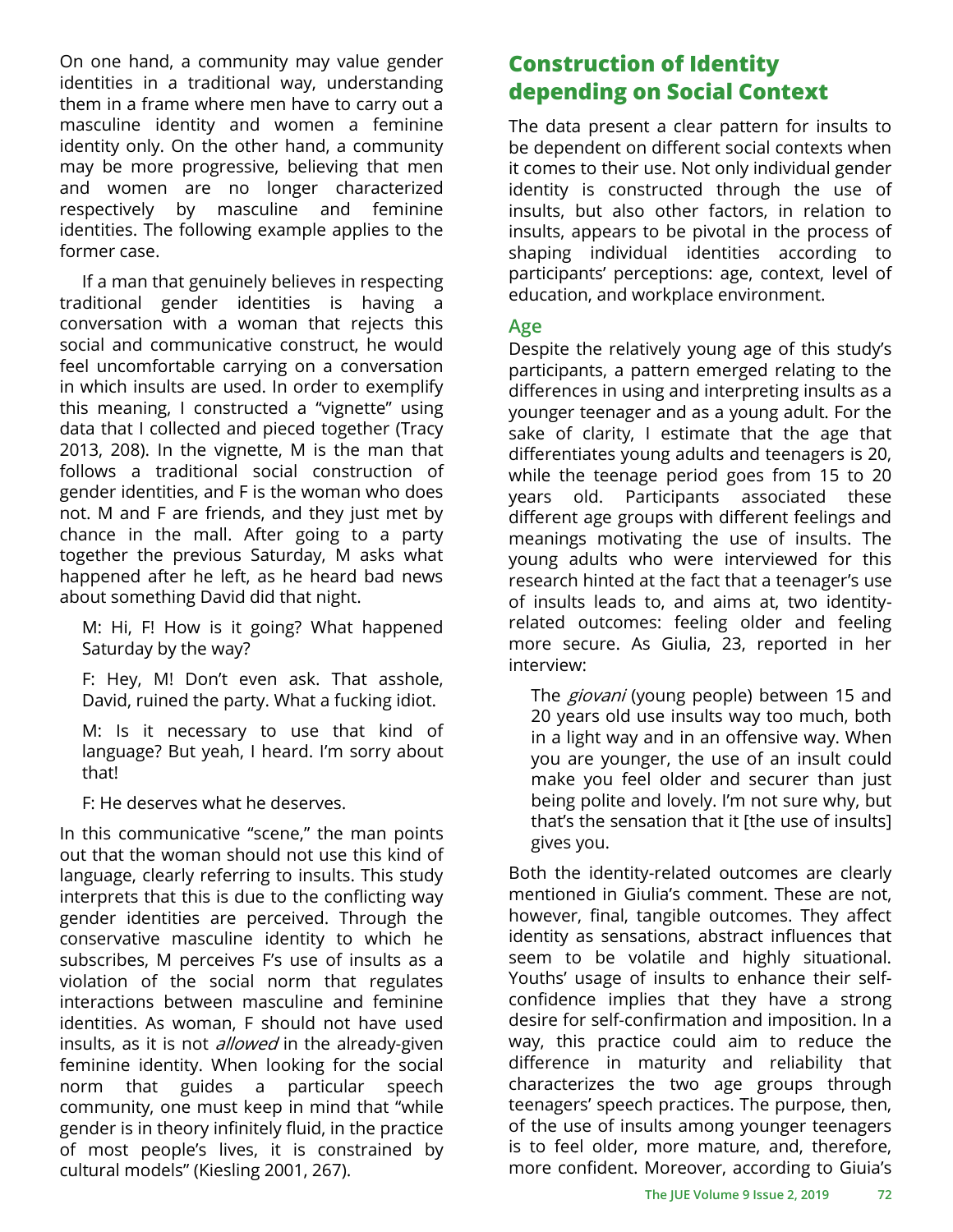interpretation of the youth's speech community, the use of insults allows its "participants" to create a performative identity based on feeling more adult. Giulia does not clarify, however, what kind of identity the use of insults would construct among adults. Given the differentiation she makes between the two speech communities, it could be interpreted that adults' creative use of insults would say something different about their status and identities.

#### **Context**

From my participants' stories and opinions, it emerged that the outcomes of the use of insults is highly situational, and both their proper and improper use in certain situations constructs group identity. As Samarin (1969) wrote, quoting Hymes (1964): "it is indeed 'not the case that anyone can say anything, by any means, in any manner, to anyone else, or any occasion, and to any purpose'" (323). In particular, two meaningful social contexts emerged from the data: kind of academic education and workplace. From this analysis, it emerges that participants believe in the existence of a correlation between given identities, such as technical school student or manual worker, and the use of insults.

#### **Academic Education**

Participants underlined how through the subconscious analysis and interpretation of other people's insult-using practices, one shapes his or her own perceptions of the other people's social status. As Luca pointed out:

I think education has a saying in this [use of insults]. I mean, not what you study, but where. For example, when you go to a high school, you don't hear as many insults. But if you go to a technical school, they use so many insults and swearwords, without even a reason. Without thinking.

The identities and social statuses of hypothetical interlocutors are shaped in the participant's mind by their speech practices, namely the recurrence of insults in their speech. Their continuous use locates the interlocutor in a lower and less educated social group ("technical school students"), while seldom and responsible use grants the interlocutor a place in a higher and more

educated social group ("high school students"). "Scene and setting" seem to play a fundamental role in the participant's reasoning, influencing the "key" as well. Regardless of the distinction between these two kinds of schools, which does not pertain to this study, it is remarkable that Luca believes that two speech communities exist, and they have different norms when it comes to the use of insults. This point is supported by Serena, who went to a vocational school. She thinks that "It [use of insults] is also related to education." Again, the use of insults in interactions influences the perceived identities of all interlocutors, especially the perceived social status.

#### **Insults in the Workplace**

In the same way social statuses are actively shaped by insult-use in interactions, the perceived social importance of interlocutors is also actively constructed by the use of insults. An important premise about the "scene and setting" is given by Marco, a metalworker, which mentioned that "the use of insults depends also on the job that you have." This is echoed by Giulia, who used to work in primary schools. She said that "In the education field, no one uses insults [...] Every context has its way of being." This is already indicative of group identity. Once again, different speech communities have different speech codes, and in order to be part of those, one has to share and use them; otherwise, the group's identity would be threatened. Another pattern that emerged in this context is that of how insults shape identities in the workplace hierarchy. As Marco said: "I call my colleague 'asshole, come here!' I mean, we are used to this. It's not offensive, it's more like a nickname, but not really. However, I don't do this with everyone. I wouldn't do this for sure with my boss. But with your subordinates it's fine."

"Scene," "setting," and "key" clearly influence the way insults construct identities in this context. The hierarchy is clearly stated by the participant: boss, me, and my subordinates. The use of insults is regulated by strict "norms" in this context, and breaking them would be a direct threat to the worker's identity and the group identity. The boss can use insults, but not receive them. The subordinates cannot insult their superiors, but they can insult each other.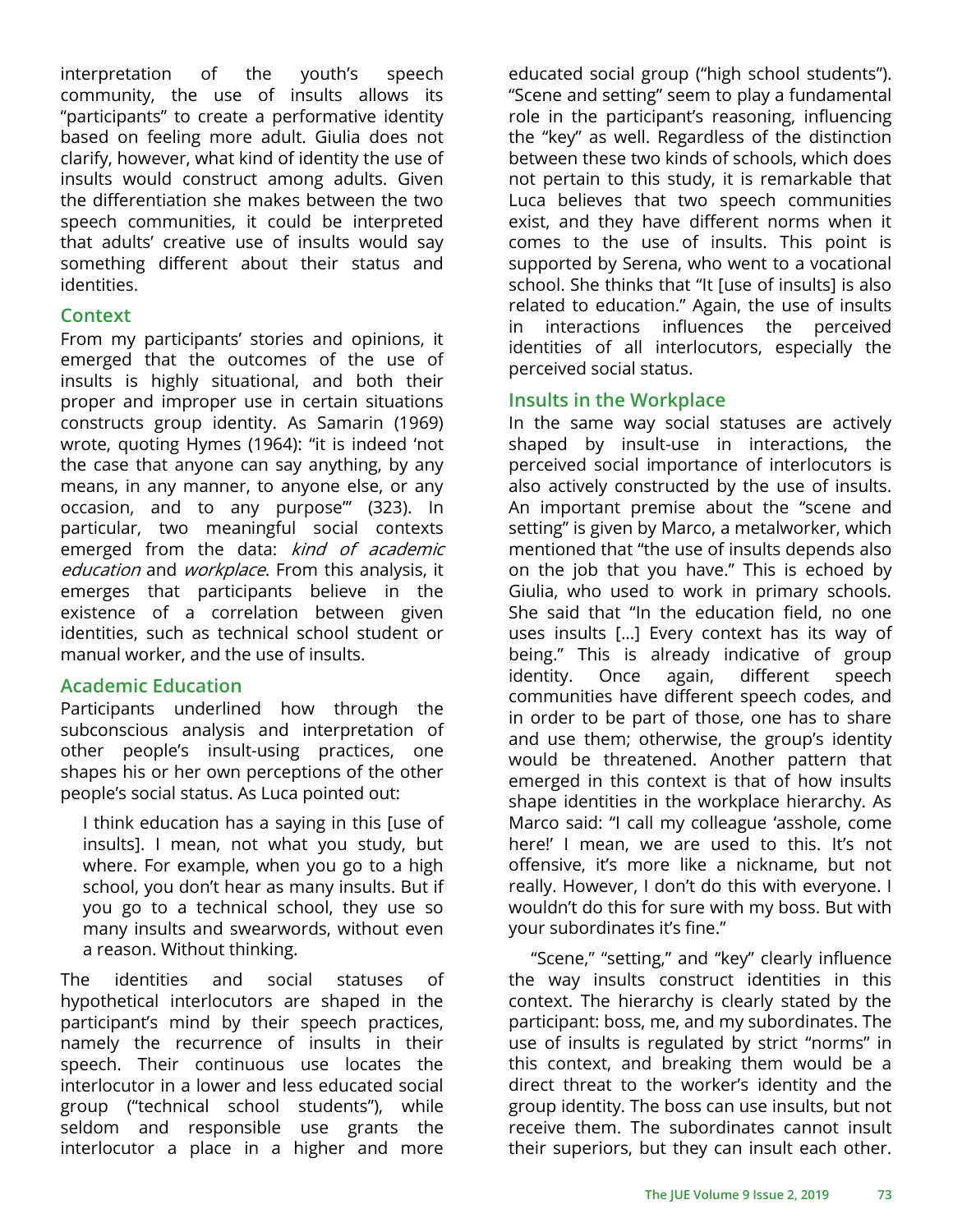Therefore, one can assume that the use of insults not only shapes individual identities, but also it influences the dynamics of group identities: the unpunished use of insults is possible only among peers and subordinates, while the same communicative behavior with people in a higher position bears potentially negative consequences.

### **Construction of Identity through Light Use of Insults**

A division between light and offensive insult use emerged almost instantaneously from the data collected. The different use of insults relates, according to my participants' interpretations, to two different ways of constructing identity. In order to proceed with the interpretative description of the data, it is fundamental to report the participants' distinction between light insults and *offensive* insults. Specifically, as Marco pointed out, "there are different levels of insults, and some are more delicate then others." Marco is referring to what Hymes (1972) named "key" in his model. According to the collected data, insults such as *scema* (foolish), *stupida* (stupid), and *cretino* (idiotic) are considered light insults, while figlio di puttana (son of a bitch) and troia (whore) are viewed as offensive insults. As already encountered previously, the "key" together with "scene and setting" appear to be fundamental in the understanding of the use of insults, its outcomes, and its "norms." An example that Serena provided is that she "would never say tonta (very dumb) to a friend of mine. I rarely use insults, but I would maybe say *scema*." The use of an insult belonging to the inappropriate level in a certain context would, in fact, threaten both the individual and group identity, as it disrupts the commonly intelligible "norm."

The light use of insults appears to be acceptable in interpersonal communication, to the extent that Marco defines it as "a habit", and Luca claims that "in a friendly manner it is more than accepted." There are, however, some rules that regulate this specific use. Marco explains this by saying: "You don't use insults with everyone. You do it with friends, or with people that at least you know more or less well. Especially if you do it jokingly, you need to have confidenza (to be close to someone) with that

person." This interpretation sheds light on the "key" (jokingly), the "participants" (friends), and the premises (*confidenza*) shaping the "norms" in this communicative "genre." Therefore, the use of light insults, if carried out properly, constructs a friendly group identity. In other words, friendship is performed through the light use of insults. It follows that in this realm insults do not have an intrinsically bad meaning. Among friends, the use of insults represents a validation and a consolidation of the already existing connection between the people involved. As Luca confirms, "if an insult is used jokingly by a loved one, I take it with a smile." The reaction to being addressed with an insult, therefore, is not understood as hateful communication, with which insults are widely associated, but as a term proper to the speech community that performs the overall identity. An interesting exception is pointed out by Luca, who says that "son of a bitch remains a serious insult." The other participants, however, did not mention whether this or other offensive insults are accepted within the context of light use of insults.

However, a striking contradiction within the data is to be noted. The fact that some contradictions figure among the data is not surprising or alarming. In fact, As Philipsen and Coutu (2005) point out, "many types of means and meanings can be found in a given community" (369). Therefore, contradictions are, if not a given, absolutely normal. During our interview, Marco declared at different times both that using insults does not constitute a habitual practice for him, as was mentioned, but also that their light use is "a habit." Some possible explanations for this disparity in his comments are the context of use, namely "scene and setting", the people involved in the conversation, namely "participants", i.e. friends or non-friends, and the intended meaning behind the insult, namely "end" and "instrumentalities", e.g. joke, negative judgement, defensive reaction, or friendly response.

Overall, in the context of the light use of insults, the data derived from participant observation seem to support the claim that the appropriate light use of insults is a habitual practice, and it performs a friendly group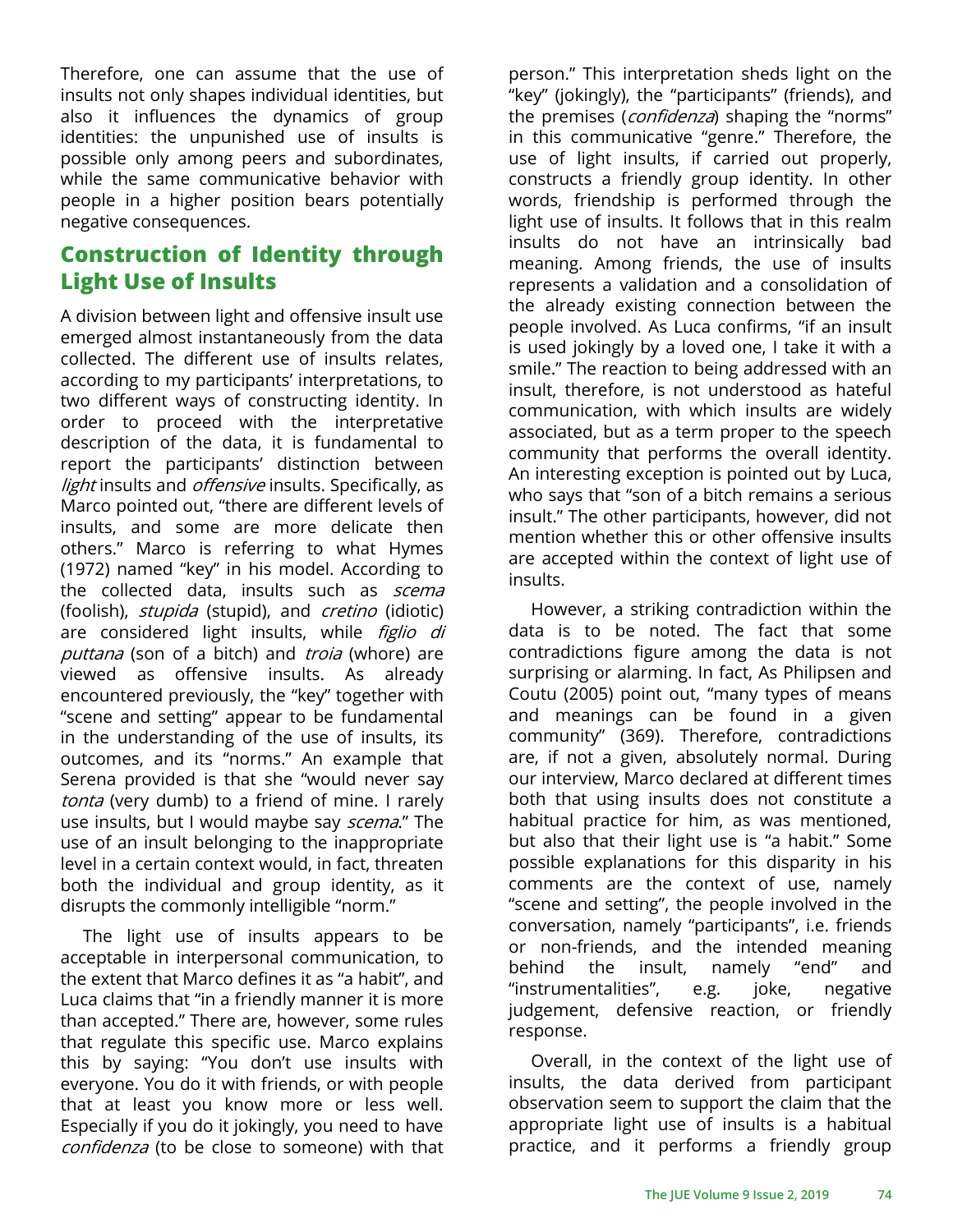identity. The data that follow were recorded during a night-out in a bar ("scene and setting") between five friends ("participants"). When, during that evening, a man named Giacomo realized that he forgot his tobacco at the hotel, and therefore that he would be forced to ask around for cigarettes the whole night as he does not like his friends' tobacco brands, he insulted himself. Another friend, Stefano, soon noticed, however, that a man standing close to their group of friends had the same brand of tobacco Giacomo smokes. Not being able to speak English well, Giacomo asked his friends to go and ask him for some tobacco. Elia and Stefano reacted to this request with two different forms of insults:

G: Shit, I left my kit at home. I'm such an idiot.

E: Well, take some of mine then.

G: No fucking way! That shit sucks.

S: That man smokes your same kind of tobacco. Go and ask for some.

G: (Tempted but insecure expression).

E: What now?

G: I am ashamed of my English, you know that! Why don't you ask?

E: Don't be the son of a bitch (figlio di puttana) like you always do. If you want it, you stand up and go ask for it. (Jokingly irritated).

S: You are such a jerk (coglione) when you act like this! (Laughing).

G: Whatever.

Elia used the term *son of a bitch*, while Stefano addressed Giacomo as a jerk. Despite these terms seeming to appear more offensive than other kinds of insults, they are undeniably implemented in a friendly environment without negative consequences to the harmony of the group. The habit of use is underlined by the fact that when Giacomo first insulted himself for the mistake he had made, no one reacted by trying to console him. The situation was, in fact, perceived as a normal one, and not a tragic or exceptional one. Moreover, the degree of friendship shared among the five friends is showed by how the insults are applied as

buffers on Giacomo's situation. The speech code of the group was not threatened by the use of these insults, as the use complied with the group's norms. Insults were, therefore, used in an appropriate way, constructing and performing a friendly group identity.

### **Construction of Identity through the Offensive Use of Insults**

Most notably, insults are not only used in a light way, but also in an offensive way. The offensive use of insult is perceived to be radically different from a light one by the study's participants. As previously mentioned, the light use of insults helps construct relationships such as friendship, enhancing the group's identity. The offensive use of insults, on the contrary, leads to the construction and performance of an oppositional identity, in contrast with the other speaker during an interaction. Luca, for instance, gave this specific example:

This happened last week, more or less, during a soccer match. There was a face-off between me and an opponent, and he pushed me down. Then, he looked at me and said 'Stand up pussy'. I snapped back at him right away something like 'Shitty asshole, shut up that you cannot handle this anymore.'

The use of insults in this example is undoubtedly offensive. The aim, however, is not limited to offence. The use of "pussy" and "shitty asshole" seem to aim to distance one person from the other. There is nothing that associates the two men interacting. They both want to make this clear by underlying the weaknesses or negative characteristics of the others that they do not share. This way of using insults constructs, therefore, an oppositional identity. It can also be considered as a defense mechanism. This interpretation is also supported by Serena, who commented that "I use insults when I am talking about someone that did something wrong to me, like 'what a bitch'." In her words, the underlying meaning is related to creating a distance between her and the other person by insulting her. The group identity constructed through this use of insults, therefore, is a negative, oppositional, and defensive one.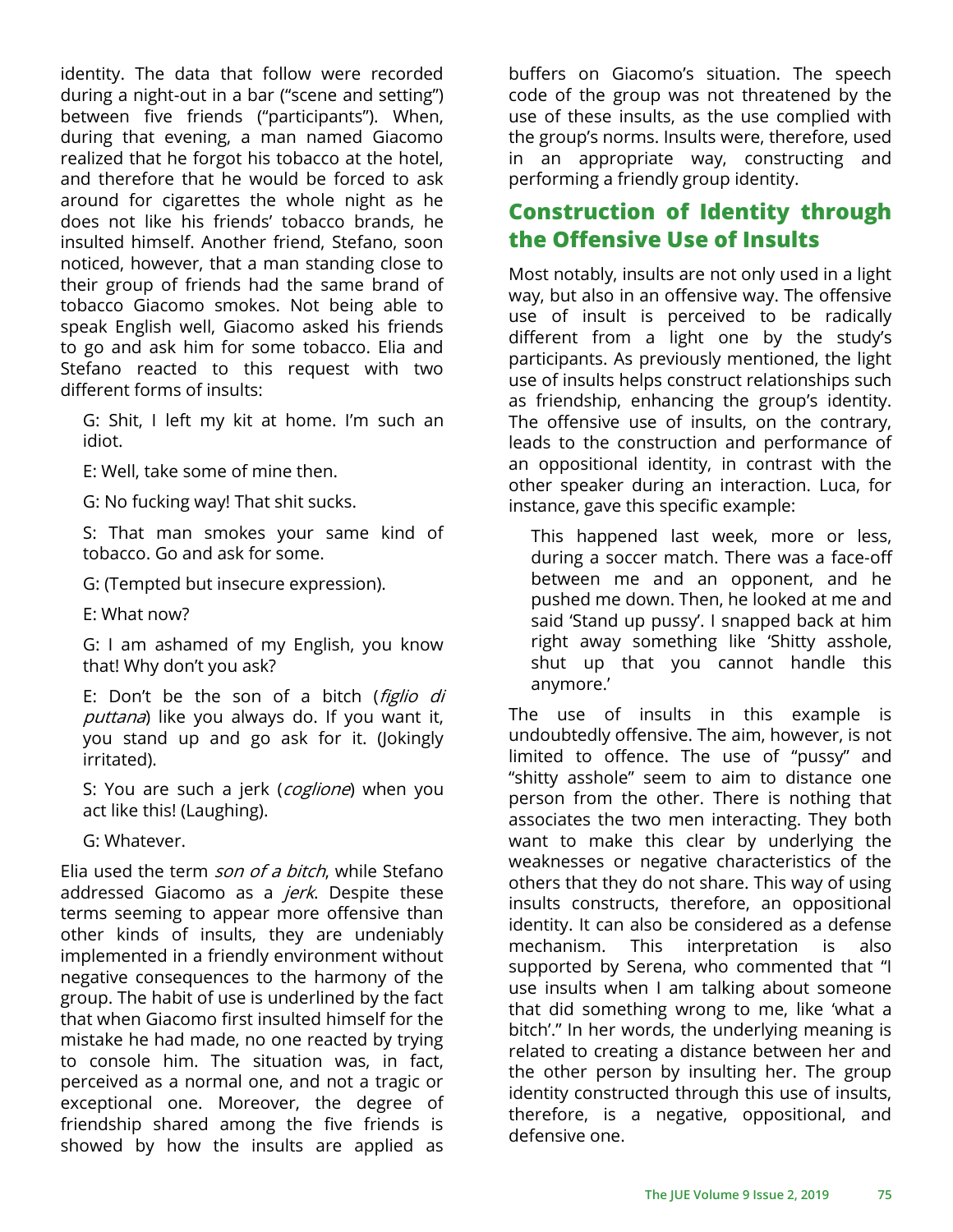# **Conclusion**

Generally speaking, identity and communication are directly related (Littlejohn, Foss, and Oetzel 2016). Through the analysis of the data collected by giving "close attention to the terms or phrases that members regularly use" (Emerson, Fretz, and Shaw 2011, 142), I found that this statement also holds true when identity is linked to insults. Identity is, in fact, constructed and performed through the use of insults in various ways, all of which are highly dependent on context. The members' meanings investigated during this study suggest four different ways in which identity is constructed through the use of insults. First of all, identity is built depending on gender. The interpretation of the use of insults constructs and leads to the performance of both masculine and feminine identities, which are extremely oppositional to each other. When insults are taken to be an acceptable communicative practice, a more masculine identity is shaped. In fact, those embodying masculine identities can use insults; they are almost expected to do so. On the contrary, feminine identities are shaped by the non-use of insults. This perceived identity at the individual level also constructs group identities. For instance, when a man with a masculine identity interacts with a woman that rejects feminine identity, their perspectives would be at clash. On the contrary, when two women who reject feminine identity communicate, they would not clash, enhancing the group identity. For outsiders, it is fundamental to understand the existence and the difference between these two identities in order to recognize it and respect it.

Identity is constructed depending on the social context. Three sub-themes were identified: age, education and social status, and workplace and social importance. The use of insults varies according to the age group to which a person belongs: youths of 15-20 years old or young adults aged 20-35. The data collected allowed the construction of the meaning of the young adults' perspectives of how youths use insults. According to my participants' perspectives, youths use insults to shape their individual identity towards feeling older and more secure. Participants also hinted that, through the subconscious analysis and

interpretation of other people's insult-using practices, one shapes his or her own perceptions of the other people's social statuses. This was applied to the field of education, meaning that a more frequent and irresponsible use of insult shapes a lower social status. Last but not least, a relation between identity, insults, and perceived social importance emerged during the study. The use of insults, in fact, both constructs and is constructed by the hierarchy of a specific workplace. The relation between speech code norms and solid group identity is undeniable. This study tries to unveil these norms in order to provide a description of how these affect the strength and dynamic of the group's identity.

In addition, identity through the use of insults is constructed specifically through the light use of insults and offensive use of insults, which lead to oppositional outcomes. The light use of insults is a habitual and potentially harmless practice if conducted properly. It underlines closeness between individuals. Understanding the non-offensive feature of insults in an interaction is a consequence of being part of a speech community. Moreover, group identity is enhanced by this shared communicative behavior through the practice of joking. The offensive use of insults, on the contrary, can lead to the development of oppositional identities. Two people offensively insulting each other each underline negative characteristics of the other, in order to distance each person's own identity from the other oppositional one that deserves to be insulted. For an outsider to the speech community of Italian young adults, these uses and their meanings might not be self-evident. Therefore, this study provides an overview of them.

These findings are a product of ethnography and are the result of samples and data derived from participant observations and interviews. They are constructed to be representative of my participants' points of view, as the theoretical framework, EoC, requires. To enhance the dependability of the study, all the steps taken in the process of this study have been properly documented, including initial notes and coding which are not included extensively in this document. The dependability of a qualitative study is guaranteed when anybody can keep track of the steps followed by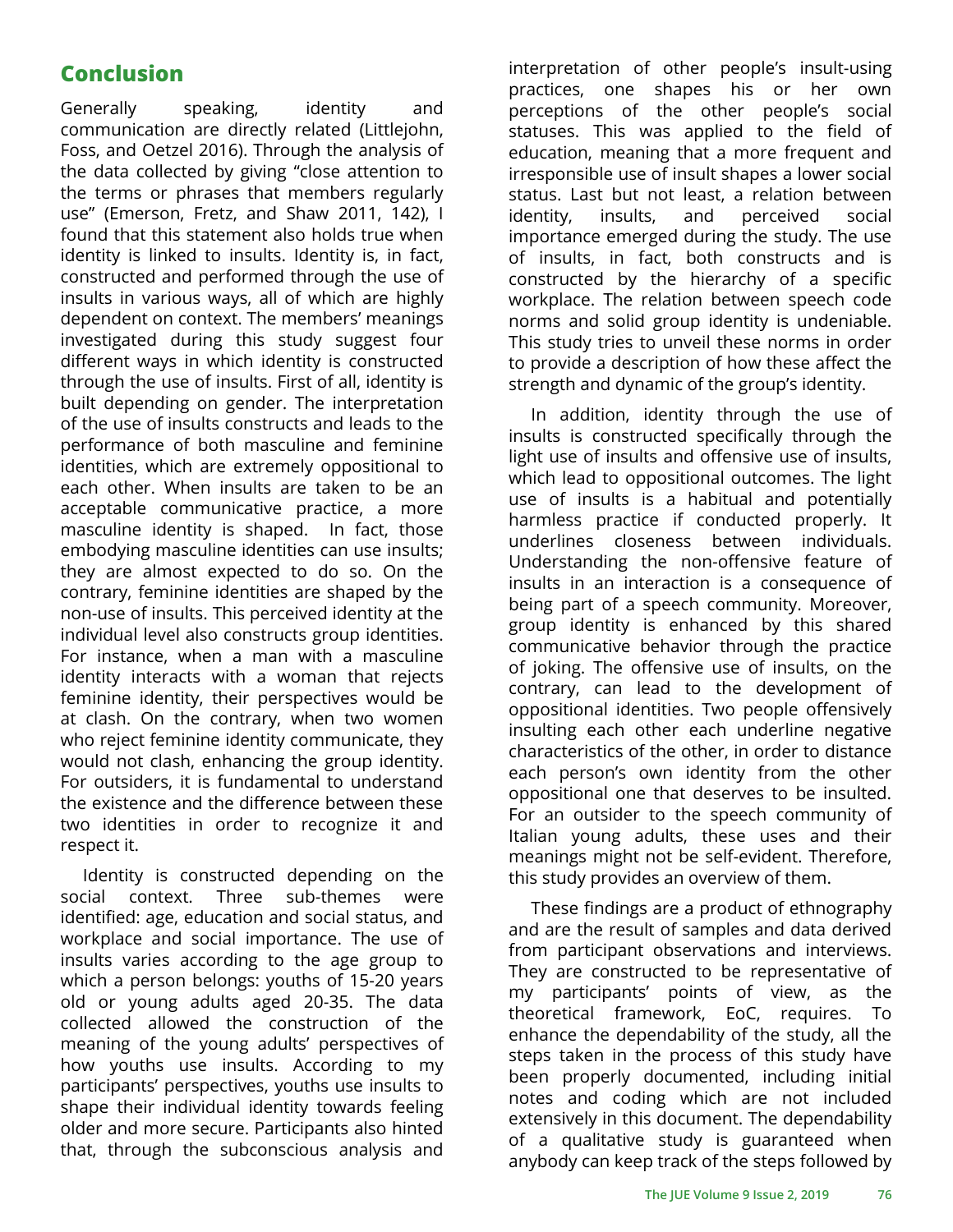the ethnographer and thus understand how the study was executed from beginning to end (Shenton 2004).

The study, however, suffered some limitations. The number of participants is relatively small to be able to claim that its results are generalizable. The fact that this study has been conducted in Madrid, Spain, and not in Italy definitely influenced the potential number of interviewees and direct observations and also the fact that the use of insults by Italians in Spain may be different compared to the use of insults by Italians in Italy. However, my background as an Italian and my regular visits to Italy allowed me to confirm that there were no apparent differences in the use of insults by Italians in both countries.

The study cannot be compared to any other study on the same topic, as there are none. However, future research can be conducted on similar or related topics. For instance, it would be interesting to further investigate Giulia's contradicting point of view on gender identities. In addition, a similar study conducted on youth would enrich the literature even more, as it seems like the use of insults is a communicative behavior more typical in this age group.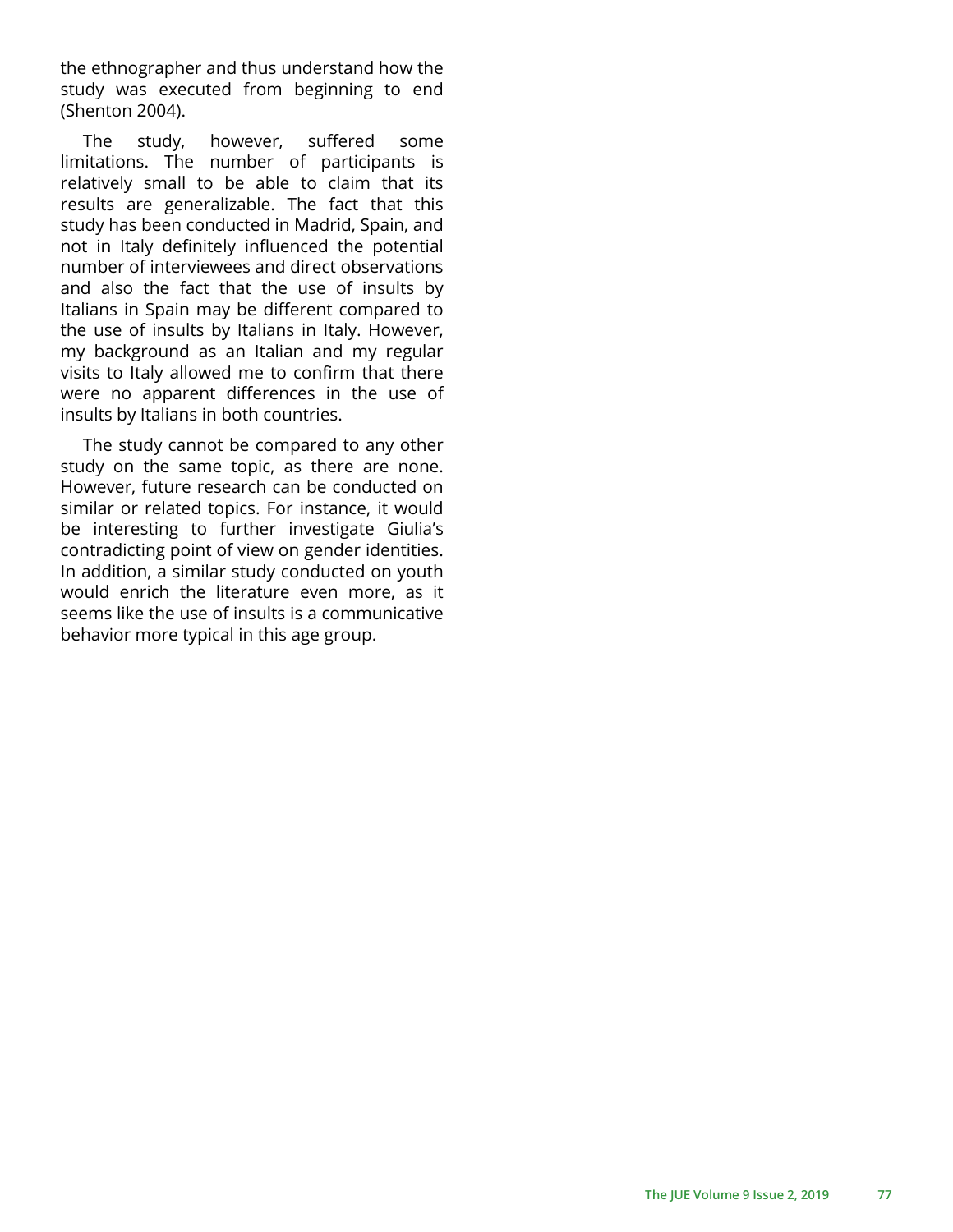# **Appendix**

### **Table 1 – Initial and potential themes**

These themes were identified by "sorting the different codes … and collating all the relevant coded data extracts within the identified themes" (Braun and Clarke 2006, 89). Some related codes out of the 55 identified are listed as well.

| c. Persons (boss, friends,<br>unknown people, etc.); |
|------------------------------------------------------|
|                                                      |
|                                                      |
|                                                      |
| Light (nickname, joke,                               |
|                                                      |
|                                                      |
|                                                      |
|                                                      |
| b. Offensive (to offend,                             |

### **Table 2 – Final themes and sub-themes identified through the analysis.**

The sub-themes listed in this table are not the only one identified in the analysis, but they are the most relevant and pivotal in understanding the value of the four main themes.

| <b>Final themes</b>                     | Sub-themes                   |
|-----------------------------------------|------------------------------|
| Depending on Gender                     | a. Masculine Identity;       |
| Depending on Social<br>Context          | a. Age;                      |
|                                         | b. Education;                |
|                                         | c. Workplace.                |
| Through the Light Use<br>of Insults     | a. Confidenza.               |
| Through the Offensive<br>Use of Insults | a. Oppositional<br>Identity. |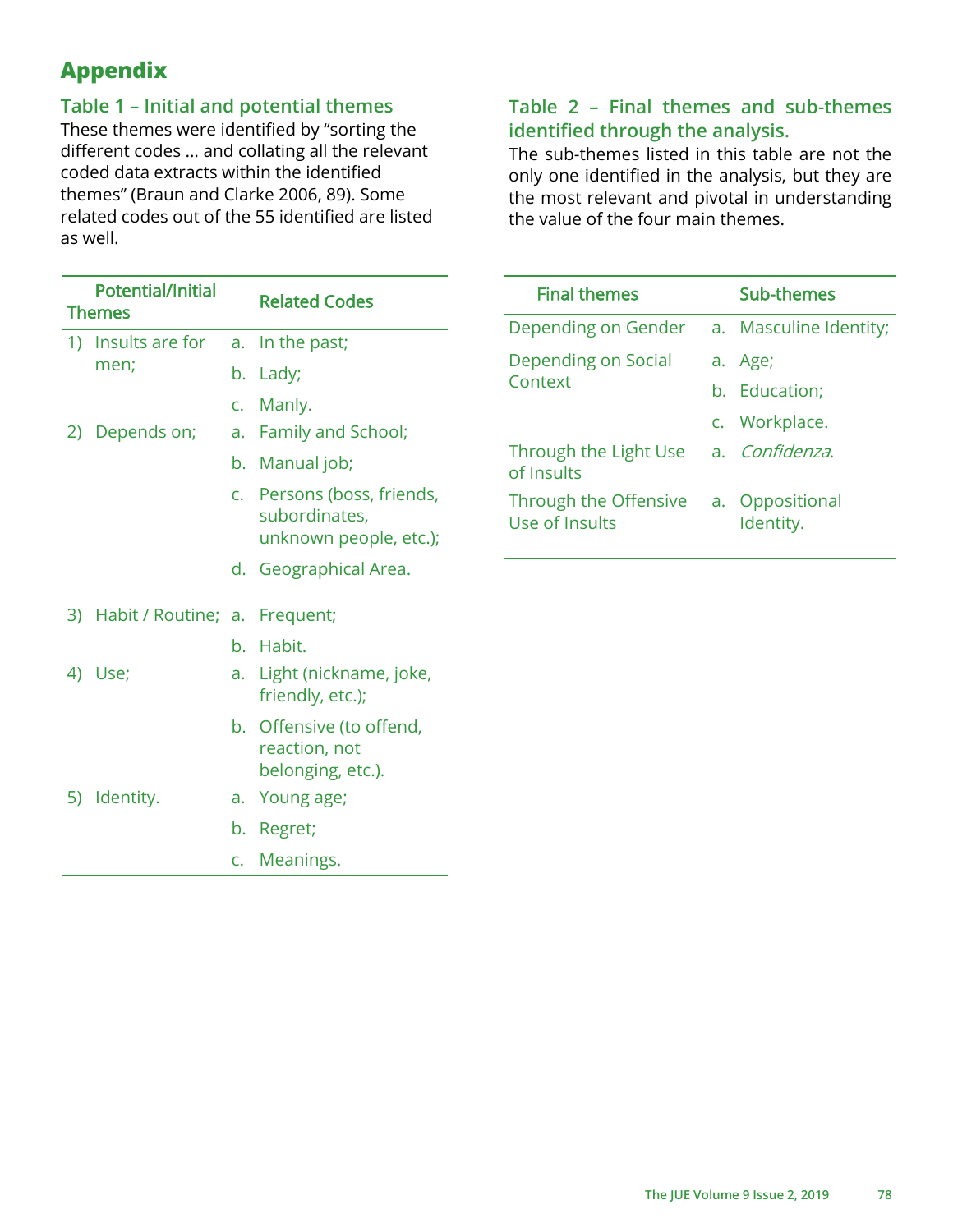### **References**

- Alderete, Ethel, Madalena Monteban, Steve Gregorich, Celia P. Kaplan, Raul Mejia, and Eliseo J. Perez-Stable. 2012. "Smoking and Exposure to Racial Insults among Multiethnic Youth in Jujuy, Argentina." Cancer Causes & Control 23, (February): 37-44.
- Braun, Virginia, and Victoria Clarke. 2006. "Using thematic analysis in psychology." Qualitative Research in Psychology 3(2): 77–101.
- Donovan-Kicken, Erin, Andrew C. Tollison, and Elizabeth S. Goins. 2011. "A Grounded Theory of Control over Communication Among Individuals with Cancer." Journal of Applied Communication Research 39(3): 310-330.
- Emerson, Robert M., Rachel I. Fretz, and Linda L. Shaw. 2011. "Pursuing Members' Meanings." In Writing Ethnographic Fieldnotes (2nd ed.), 129-169. Chicago: University of Chicago Press.
- Flynn, Charles P. 1976. "Sexuality and Insult Behavior." The Journal of Sex Research 12(1): 1–13.
- Hymes, Dell. 1972. "Models of the interaction of language and social life." In Directions in Sociolinguistics: The Ethnography of Communication, edited by John J. Gumperz and Dell Hymes, 35-71. New York: Holt, Rinehart and Winston.
- Hymes, Dell. 1974. "Ways of speaking." In *Explorations in the* Ethnography of Speaking, edited by Richard Bauman and Joel Sherzer, 433-451. Cambridge: Cambridge University Press.
- Kegl, Rosemary. 1994. "'The Adoption of Abominable Terms': The Insults That Shape Windsor's Middle Class." ELH 61(2): 253–278.
- Kiesling, Scott F. 2001. "'Now I Gotta Watch What I Say': Shifting Constructions of Masculinity in Discourse." Journal of Linguistic Anthropology 11(2): 250-273.
- Littlejohn, Stephen W., Karen A. Foss, and John G. Oetzel. 2016. Theories of Human Communication. Wayeland Press.
- Murray, Stephen O. 1979. "The Art of Gay Insulting." Anthropological Linguistics 21(5): 211–223.
- Philipsen, Gerry. 1992. Speaking Culturally: Explorations in Social Communication. Albany: State University of New York Press.